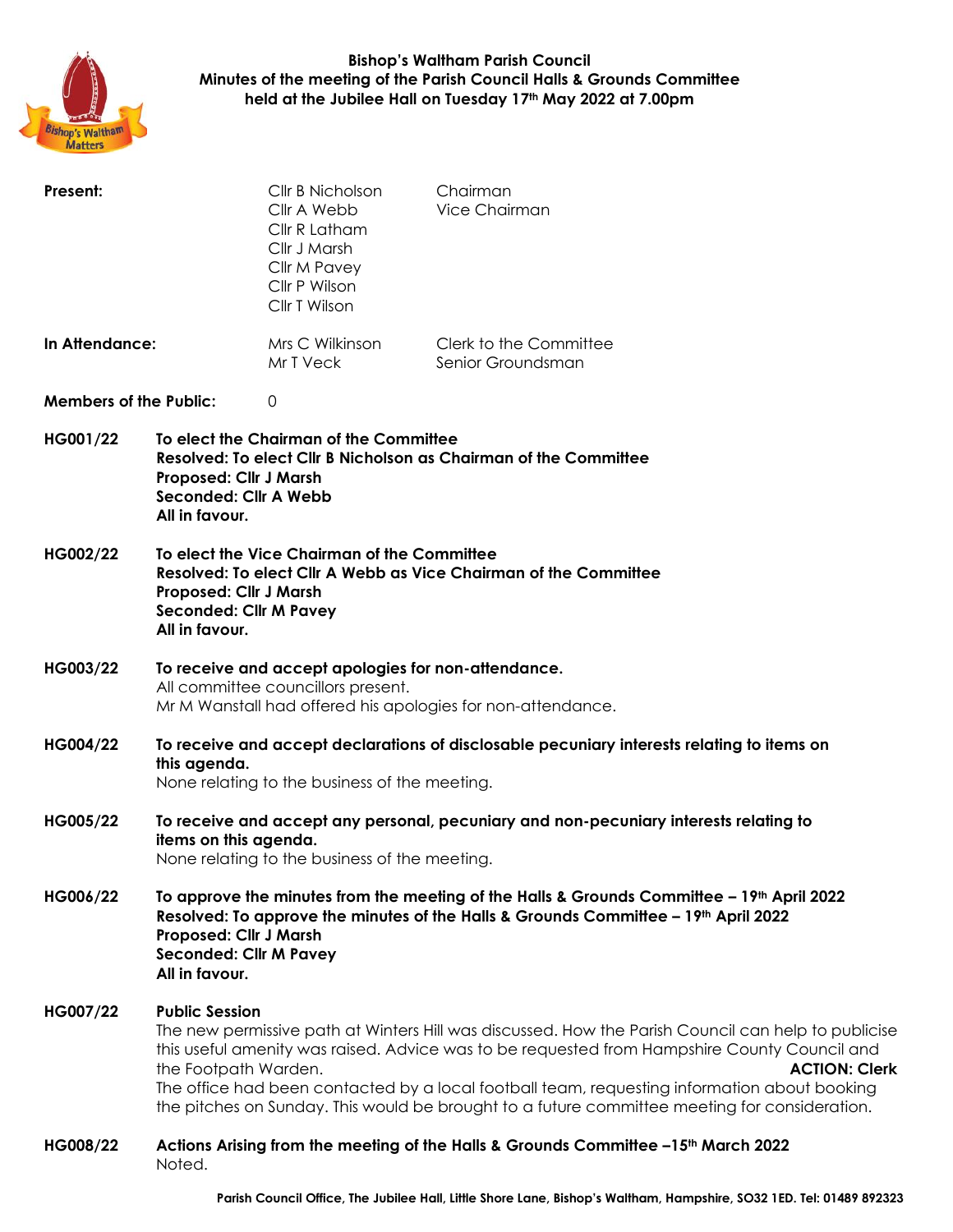| HG009/22 | Halls Manager's Written Report - for consideration<br>Noted.                                                                                                                                                                                                                                                                                                                                                                                                                                                                                                                                                                                                                                                                                         |  |  |  |  |
|----------|------------------------------------------------------------------------------------------------------------------------------------------------------------------------------------------------------------------------------------------------------------------------------------------------------------------------------------------------------------------------------------------------------------------------------------------------------------------------------------------------------------------------------------------------------------------------------------------------------------------------------------------------------------------------------------------------------------------------------------------------------|--|--|--|--|
| HG010/22 | Senior Groundsman's Written Report - for consideration<br>Noted. The Senior Groundsman noted that the installation of the bench at Victoria Road would be<br>taking place shortly.<br>The collection of the data from the Speed Indicator Device was discussed. It was agreed that a<br>request be made to the Planning and Highways Committee to consider whether the data should<br>be shared more widely, for example, at Councillors' Surgeries.<br><b>ACTION: Clerk</b>                                                                                                                                                                                                                                                                         |  |  |  |  |
| HG011/22 | <b>Financial Position Year to Date</b> $-$ to note current position<br>Noted.                                                                                                                                                                                                                                                                                                                                                                                                                                                                                                                                                                                                                                                                        |  |  |  |  |
| HG012/22 | <b>Capital Control Report</b> - for consideration<br>The Committee were reminded that an effort should be made to progress with approved capital<br>spend as early as possible.<br>In relation to the solar panel project, whether any grants might be available to assist with the<br>project cost was discussed.<br>It was agreed that the availability of grants in relation to the installation of solar panels at the<br>Jubilee Hall would be investigated.<br><b>ACTION:</b><br><b>Clerk</b><br>Resolved: To form a working group to progress with the Skate Park project. Cllr J Marsh, Cllr M<br>Pavey and Cllr Latham to be members of the working group.<br>Proposed: Cllr B Nicholson<br><b>Seconded: Cllr J Marsh</b><br>All in favour. |  |  |  |  |
| HG013/22 | Forward Plan 2019-2023 - for consideration<br>Noted.                                                                                                                                                                                                                                                                                                                                                                                                                                                                                                                                                                                                                                                                                                 |  |  |  |  |
| HG014/22 | Grant Opportunities - for information<br>Noted.                                                                                                                                                                                                                                                                                                                                                                                                                                                                                                                                                                                                                                                                                                      |  |  |  |  |
| HG015/22 | <b>Football Late Cancellation Charge</b><br><b>Resolved:</b><br>To update the terms and conditions for football pitch hire to state that if notice of<br>i)<br>cancellation for weekend bookings is received after midday on Friday, hirers will be<br>charged 50% of the cost of their booking.<br>ii)<br>To update the terms and conditions for football pitch hire to state that if notice of<br>cancellation for weekday bookings is received less than 48 hours before the booking is due<br>to commence, hirers will be charged 50% of the cost of their booking.<br>Proposed: Cllr B Nicholson<br>Seconded: Cllr A Webb<br>All in favour.                                                                                                     |  |  |  |  |
| HG016/22 | Facilities Review - Update from Working Group - for information<br>The date of the next working group meeting was agreed as Wednesday $8th$ June.<br><b>ACTION:</b><br><b>Clerk</b><br>CIIr Nicholson planned to mention the Facilities Review at the next Southern Parishes meeting.<br>Letter to stakeholders in the Facilities Review to be drafted.<br><b>ACTION: Clir</b><br>Nicholson/Clerk                                                                                                                                                                                                                                                                                                                                                    |  |  |  |  |
| HG017/22 | Southern Footpath - Update from Working Group - for information<br>CIIr Webb shared updates from the recent meeting with Hampshire County Council and<br>Winchester City Council regarding the link between the railway line footpath and Bosworth<br>Gardens.<br>It was agreed that the parties involved be contact to thank them for the presence at the meetings<br>and to emphasise that the Parish Council look forward to hearing about the quotations they                                                                                                                                                                                                                                                                                    |  |  |  |  |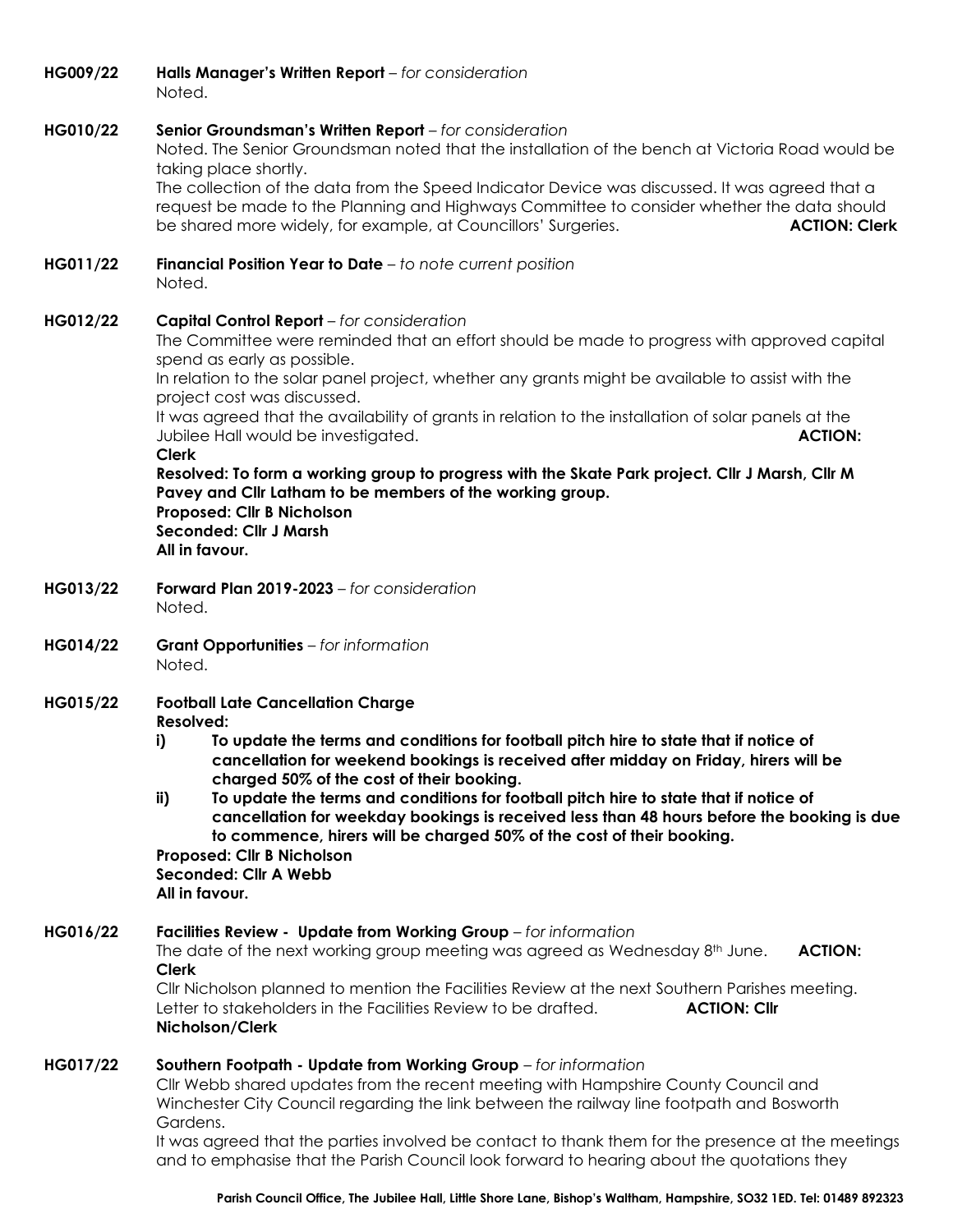receive for the work for the linkage. HCC and WCC Councillors to be copied on the communication and the project's alignment with current environmental policies and inclusion in documents such as the WCC Forward Plan to be noted. **ACTION: Cllr Webb/Cllr T Wilson/Clerk**

| HG018/22 | Halls Cleaning Charges - for consideration                                                                                                                                                                                                                                          |                                                                                                      |  |  |  |
|----------|-------------------------------------------------------------------------------------------------------------------------------------------------------------------------------------------------------------------------------------------------------------------------------------|------------------------------------------------------------------------------------------------------|--|--|--|
|          |                                                                                                                                                                                                                                                                                     | Terms and conditions of hire to be updated to state that a security deposit will be charged, the     |  |  |  |
|          | amount to be unspecified.<br>The Committee asked that the halls team feed back any comments or changes in the amount of                                                                                                                                                             |                                                                                                      |  |  |  |
|          | bookings received.                                                                                                                                                                                                                                                                  |                                                                                                      |  |  |  |
|          |                                                                                                                                                                                                                                                                                     | Hire rates will undergo annual review in December at which point security deposits can also be       |  |  |  |
|          | reviewed.                                                                                                                                                                                                                                                                           |                                                                                                      |  |  |  |
|          | <b>Resolved:</b>                                                                                                                                                                                                                                                                    |                                                                                                      |  |  |  |
|          | To approve the introduction security deposits.<br>i)                                                                                                                                                                                                                                |                                                                                                      |  |  |  |
|          | To approve the changes to the cleaning charges.<br>ii)<br>To authorise staff to make the necessary changes to the terms and conditions for hirers and<br>iii)<br>introduce appropriate changes to operational processes.<br>Proposed: Cllr J Marsh<br>Seconded: Cllr Ritchie Latham |                                                                                                      |  |  |  |
|          |                                                                                                                                                                                                                                                                                     |                                                                                                      |  |  |  |
|          |                                                                                                                                                                                                                                                                                     |                                                                                                      |  |  |  |
|          |                                                                                                                                                                                                                                                                                     |                                                                                                      |  |  |  |
|          | All in favour.                                                                                                                                                                                                                                                                      | <b>ACTION: Halls Manager/Bookings Clerk</b>                                                          |  |  |  |
|          |                                                                                                                                                                                                                                                                                     |                                                                                                      |  |  |  |
| HG019/22 | Jubilee Bench - for consideration                                                                                                                                                                                                                                                   |                                                                                                      |  |  |  |
|          | The Committee agreed that the bench would be located at the Jubilee Hall site, with the specific                                                                                                                                                                                    |                                                                                                      |  |  |  |
|          | location to be determined.                                                                                                                                                                                                                                                          |                                                                                                      |  |  |  |
|          | Resolved: To approve the submission of a grant request to the County Councillor Grant Scheme for                                                                                                                                                                                    |                                                                                                      |  |  |  |
|          | a Commemorative Jubilee Bench to be located at the Jubilee Hall site.                                                                                                                                                                                                               |                                                                                                      |  |  |  |
|          | Proposed: Cllr B Nicholson<br><b>Seconded: Cllr P Wilson</b>                                                                                                                                                                                                                        |                                                                                                      |  |  |  |
|          | All in favour                                                                                                                                                                                                                                                                       | <b>ACTION: Bookings Clerk</b>                                                                        |  |  |  |
|          |                                                                                                                                                                                                                                                                                     |                                                                                                      |  |  |  |
| HG020/22 | <b>Request for Future Agenda Items</b>                                                                                                                                                                                                                                              |                                                                                                      |  |  |  |
|          | Room names at The Jubilee Hal                                                                                                                                                                                                                                                       |                                                                                                      |  |  |  |
|          |                                                                                                                                                                                                                                                                                     |                                                                                                      |  |  |  |
| HG021/22 | Date of next meeting - Tuesday 21st June 2022                                                                                                                                                                                                                                       |                                                                                                      |  |  |  |
|          | Noted.                                                                                                                                                                                                                                                                              |                                                                                                      |  |  |  |
| HG022/22 | <b>Motion for Confidential Business</b> - for consideration                                                                                                                                                                                                                         |                                                                                                      |  |  |  |
|          | On completion of the above business the following motion will be moved:                                                                                                                                                                                                             |                                                                                                      |  |  |  |
|          | 'That in view of the Confidential nature of the business about to be transacted involving                                                                                                                                                                                           |                                                                                                      |  |  |  |
|          | Commercially Sensitive Business, and possible legal matters, as detailed below it is in the public                                                                                                                                                                                  |                                                                                                      |  |  |  |
|          |                                                                                                                                                                                                                                                                                     | interest that the public and the press be temporarily excluded and they are instructed to withdraw'. |  |  |  |
|          |                                                                                                                                                                                                                                                                                     |                                                                                                      |  |  |  |
| HG023/22 | Drainage work on Football Pitches - for consideration                                                                                                                                                                                                                               |                                                                                                      |  |  |  |
|          | The committee considered the quotations tabled.<br>Resolved: To select PJ & CM Froud to undertake the annual drainage work on the Priory Park                                                                                                                                       |                                                                                                      |  |  |  |
|          | football pitches at a cost of £6,500 + VAT.                                                                                                                                                                                                                                         |                                                                                                      |  |  |  |
|          | Proposed: Cllr J Marsh                                                                                                                                                                                                                                                              |                                                                                                      |  |  |  |
|          | Seconded: Cllr B Nicholson                                                                                                                                                                                                                                                          |                                                                                                      |  |  |  |
|          | All in favour.                                                                                                                                                                                                                                                                      | <b>ACTION: Clerk to the</b>                                                                          |  |  |  |
|          | Committee                                                                                                                                                                                                                                                                           |                                                                                                      |  |  |  |
|          |                                                                                                                                                                                                                                                                                     |                                                                                                      |  |  |  |
| HG024/22 | Quotations for Annual Playground Inspection 2022 - for consideration<br>The committee considered the quotations tabled.                                                                                                                                                             |                                                                                                      |  |  |  |
|          | Resolved: To select The Play Inspection Company to undertake the annual playground inspection                                                                                                                                                                                       |                                                                                                      |  |  |  |
|          | at a cost of £553.50 + VAT.                                                                                                                                                                                                                                                         |                                                                                                      |  |  |  |
|          | Proposed: Cllr A Webb                                                                                                                                                                                                                                                               |                                                                                                      |  |  |  |
|          | <b>Seconded: Cllr J Marsh</b>                                                                                                                                                                                                                                                       |                                                                                                      |  |  |  |
|          | All in favour.                                                                                                                                                                                                                                                                      |                                                                                                      |  |  |  |
|          |                                                                                                                                                                                                                                                                                     |                                                                                                      |  |  |  |